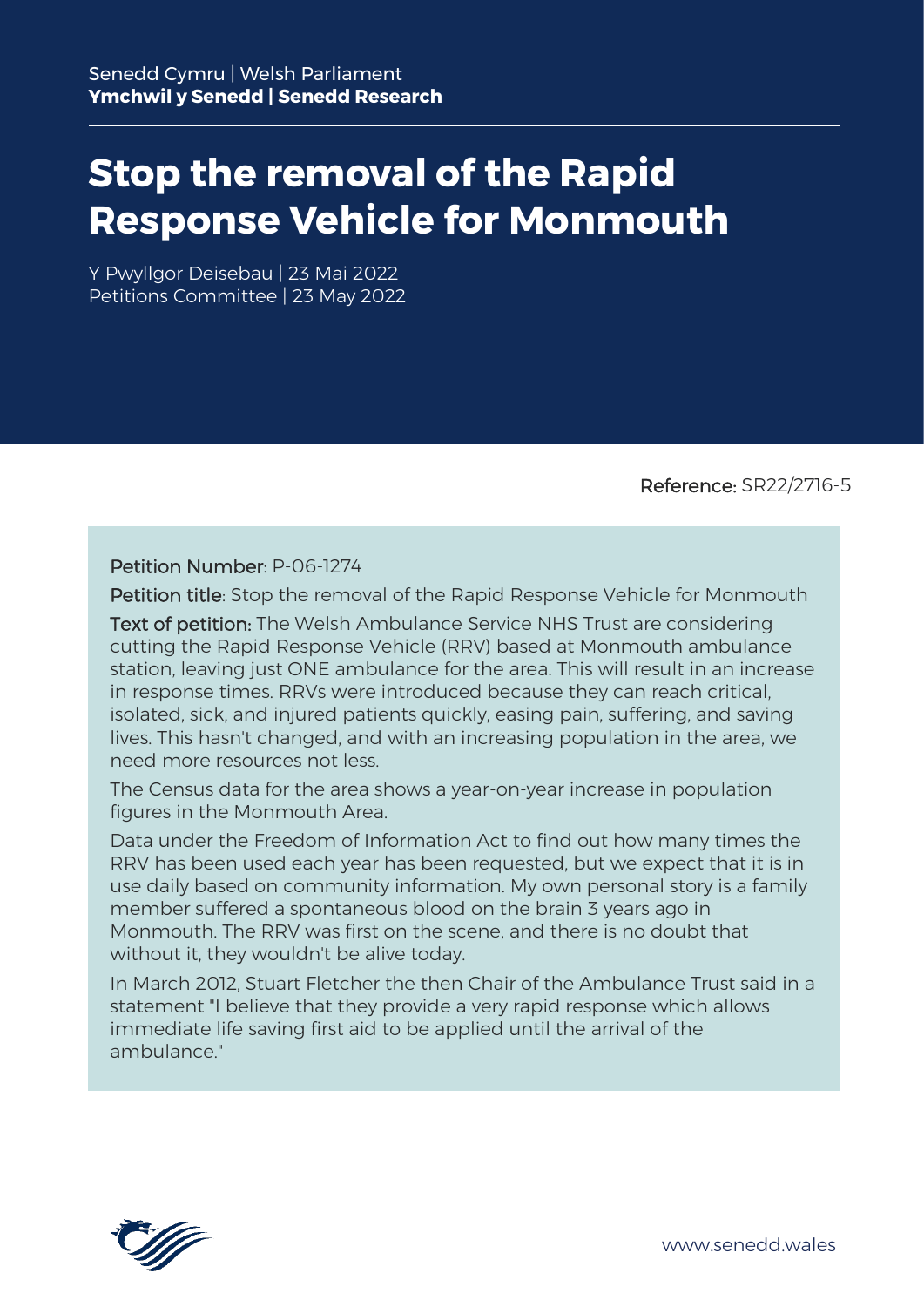With the recent downgrading of healthcare services in Monmouthshire such as the A&E services at Nevill Hall, Abergavenny now operating as a minor injuries unit only, we cannot allow any further deterioration of emergency resources in the area.

## 1. Background

As part of a national roster review, there are [plans in place](https://www.southwalesargus.co.uk/news/19969797.chepstow-monmouth-ambulance-station-cuts-concern/) that could result in two Rapid Response Vehicles (RRVs) being removed from Chepstow and Monmouth ambulance stations.

The letter from the Minister for Health and Social Services to the Chair of the Petitions Committee on 27 April 2022 provides the following information relating to the proposed reduction of RRVs.

The Welsh Ambulance Services NHS Trust (WAST) initiated a national roster review in April 2021. This followed the recommendations from an independent demand and capacity review, jointly commissioned with the Emergency Ambulance Services Committee, to inform future configuration of resources and staffing across Wales. The review highlighted a requirement to better match capacity to demand through a mix of additional recruitment and the delivery of a number of operational efficiencies, including a review of existing staff rosters.

The national roster review process is intended to improve the efficiency and effectiveness of rosters and ensure staff and resources are best placed geographically to deliver a responsive and equitable emergency ambulance service across all parts of Wales. It is seen as imperative to better manage the increasing demands experienced by ambulance services in Wales and align capacity to meet current and future demand as a fundamental part of planning and delivering a 'modern, high performing service for the people of Wales'.

As part of the review, it has been recommended that the peak ambulance production (i.e. when it has most ambulances on duty) should be brought forward to align with the daily demand peak. There should be a change to the mix of ambulance resource, significantly reducing RRVs, which do not convey patients, and increasing emergency ambulances.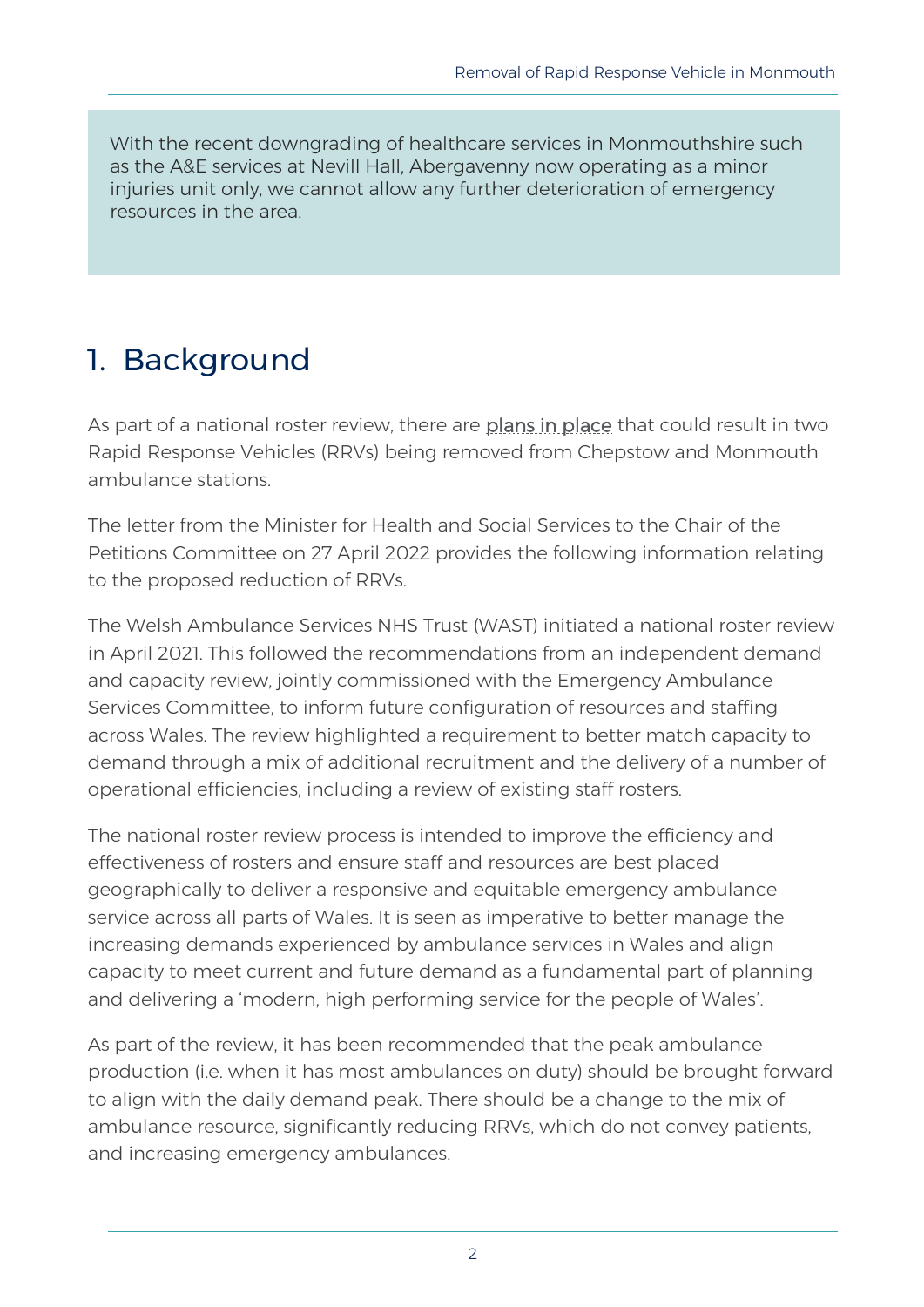## 2. Response to the proposals

A [news article](https://www.monmouthshire.gov.uk/2022/03/cross-party-condemnation-of-ambulance-service-plans-to-remove-rapid-response-vehicles/) on Monmouthshire County Council's website states that during the meeting of the full Council on 3 March 2022, councillors 'across the political landscape', along with its leader Councillor Richard John, condemned WAST's plans to remove the RRV's from Monmouth and Chepstow ambulance stations as part of its national roster review. The Council meeting, along with the views of Councillors, was also covered by the [South Wales Argus news website.](https://www.southwalesargus.co.uk/news/19969797.chepstow-monmouth-ambulance-station-cuts-concern/)

The Nation Cymru news website reported on [23 April 2022](https://nation.cymru/news/3000-sign-petition-opposing-axing-of-monmouths-only-rapid-response-vehicle/) that Councillor Richard John had recently held talks with the Chief Executive of WAST following concerns raised about the plans. The Councillor noted that although the meeting was constructive, he didn't get the reassurances he was seeking specifically about ambulance provision at Monmouth and Chepstow stations. Councillor Richard John went on to say:

> "Their justification for removing the rapid response vehicles from our stations is that there is a relatively low level of immediately lifethreatening red calls and they consider money would be better spent on new emergency ambulances, which can, unlike the rapid response vehicle convey patients to hospital.

> Across Gwent they have plans to recruit 53 additional ambulance staff and increase the number of vehicles, but crucially there is no commitment for these ambulances to be based in Monmouthshire. They will be based outside our county in the larger centres of population and available to travel into Monmouthshire when required.

I don't think this is good enough given the significant travel times in a rural area."

In the same article, the Chief Executive of WAST stated:

"The Wales-wide roster review is a complex piece of work, and while we accept there is some nervousness among communities about what this means for provision in their area, the goal ultimately is to ensure that our finite resources are aligned to demand.

This is not about reducing or downgrading services; it's about working smarter with the resources we have to deliver a bespoke service to communities, based on the nature and number of calls the data tells us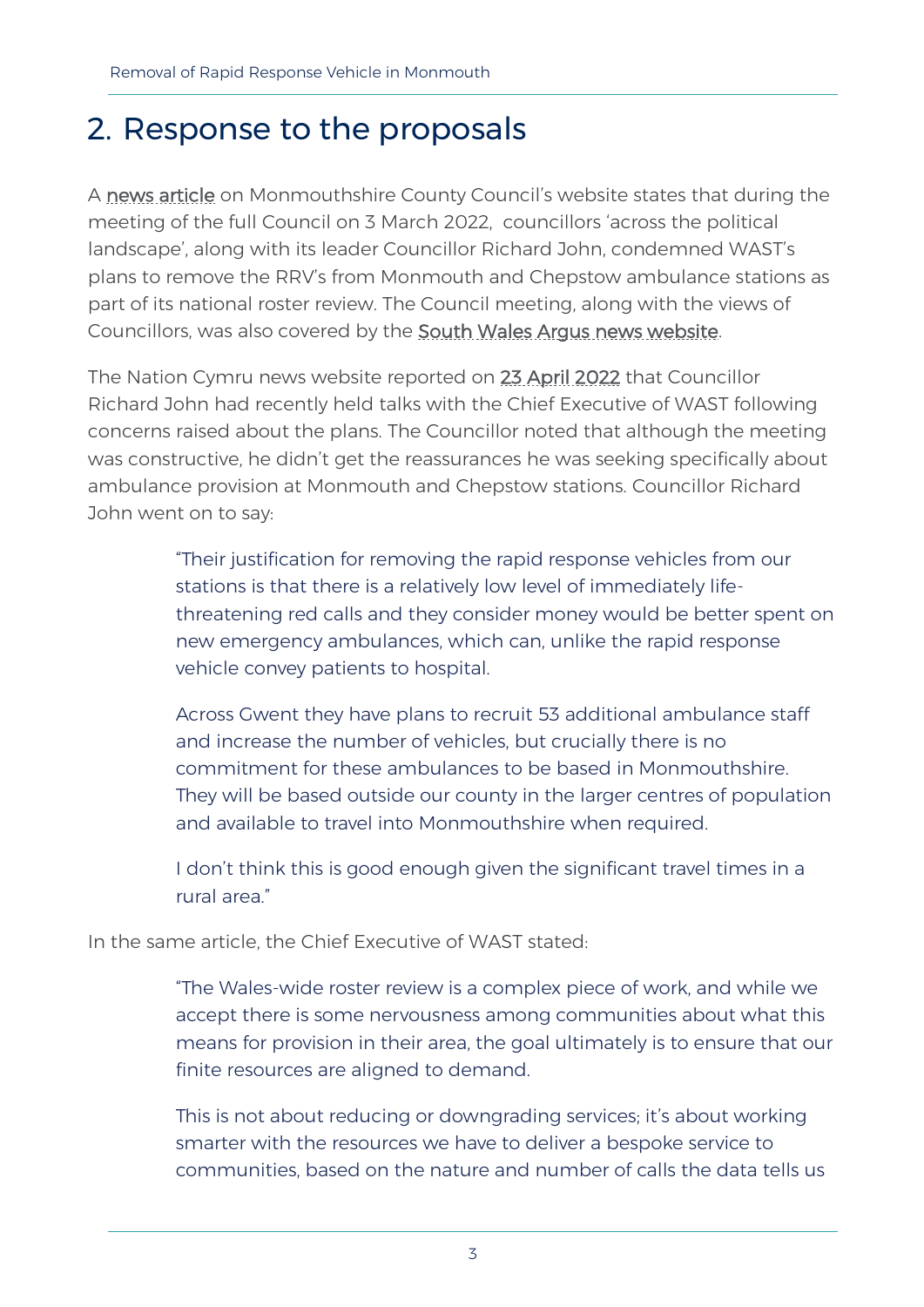we historically receive in that community, as well as what we predict that demand will look like in the future".

A South Wales Argus news article on [10 May 2022](https://www.southwalesargus.co.uk/news/20127791.monmouth-rapid-response-vehicle-removal-petition-hits-3k/) reported that campaigners had received responses from Freedom of Information requests, which they say shows the review does not take into account local issues for Monmouth such as population growth, geographical terrain and the number of incidents attended by the rapid response vehicle which do not require a forward visit to hospital.

## 3. Welsh Government response

The letter from the Minister for Health and Social Services to the Chair on 27 April 2022 explains that whilst the Minister has a role to set the strategic direction for health and care services in Wales and hold the NHS to account, ambulance resourcing is an operational matter and as such remains the responsibility of WAST. This is also in collaboration with local health boards and the Emergency Ambulance Services Committee, as the joint commissioners of ambulance services in Wales.

The Minister notes that WAST considers the shift from RRVs to emergency ambulances (EAs) to be a natural step forward as part of the clinical response model, introduced in 2015. The evidence shows that sending the right response, and early provision of definitive care, takes precedence over speed of response for the vast majority of incidents, particularly those outside the Red category and patients requiring direct conveyance to hospital.

RRVs are considered to be less productive than EAs on the basis that:

- they carry less equipment,
- **the pool of incidents that they attend is smaller than EAs.**
- they often require back-up support from EAs to transport patients to hospital,
- within the clinical model in operation in Wales, they do not provide a significant response time gain over EAs, and crucially
- EAs can transport patients to the definitive care they need.

Specific stations may see a reduction in their planned resource following implementation of the new rosters, but the Minister states that this is set within the context of an enhanced position across an entire locality, health board and region. It is also intended that by re-setting emergency ambulance cover, the